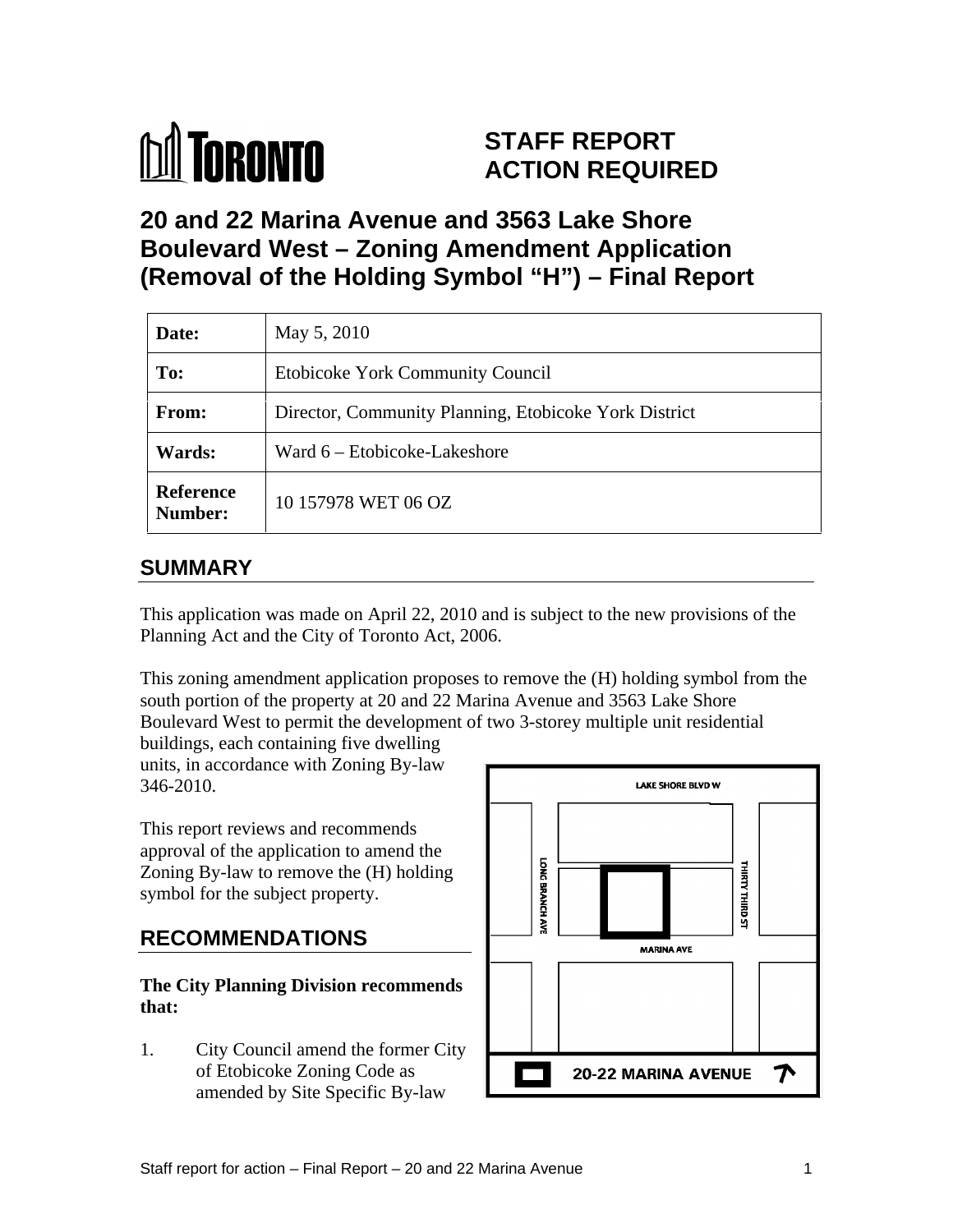346-2010 substantially in accordance with the draft Zoning Bylaw Amendment for the lands at 20 and 22 Marina Avenue and 3563 Lake Shore Boulevard West,

as described in this report. 2. City Council authorize the City Solicitor to make such stylistic and technical changes to the draft Zoning Bylaw Amendment as may be required.

#### **Financial Impact**

The recommendations in this report have no financial impact.

#### **DECISION HISTORY**

City Council approved Official Plan and Rezoning Application No. 09 103998 WET 06 OZ in November 10, 2010 to permit the subject site to be developed with two, three storey multiple-unit residential buildings containing five units each on the south portion of the site fronting on Marina Avenue and a private commercial parking lot with approximately 26 parking spaces for use in association with the commercial uses on the north portion of the site fronting Lake Shore Boulevard West, between Long Branch Avenue and Thirty-Third Street. Official Plan Amendment No. 78 and Zoning By-law 364-2010 were enacted April  $1<sup>st</sup>$ , 2010.

Zoning By-law 364-2010 includes an (H) holding symbol which applies only to the south portion of the site. The (H) holding symbol prohibits construction in accordance with the zoning by-law until the holding symbol is removed by Council. Section 7 of Zoning Bylaw 364-2010 establishes that the (H) holding symbol shall not be removed until the owner of the lands fulfills all municipal service upgrade requirements of the Technical Services Division such as watermain upgrades and stormwater relocation as may be required, to the satisfaction of the Executive Director of Technical Services.

#### **Proposal**

An application has been submitted to amend the former City of Etobicoke Zoning Code, as amended by Site Specific By-law 346-2010, to remove the (H) holding symbol for the subject lands. Removal of the holding symbol will allow for the redevelopment of the lands for residential uses in accordance with Zoning By-law 346-2010.

#### **Site and Surrounding Area**

The site is located in the immediate vicinity of Lake Shore Boulevard West and Long Branch Avenue.

North: Lake Shore Boulevard West, one to three-storey retail and office buildings, a three-storey stacked live/work apartment building and a four-storey condominium apartment building.

South: Marina Avenue and two to three-storey residential buildings.

East: Residential duplex building and other small scale residential uses.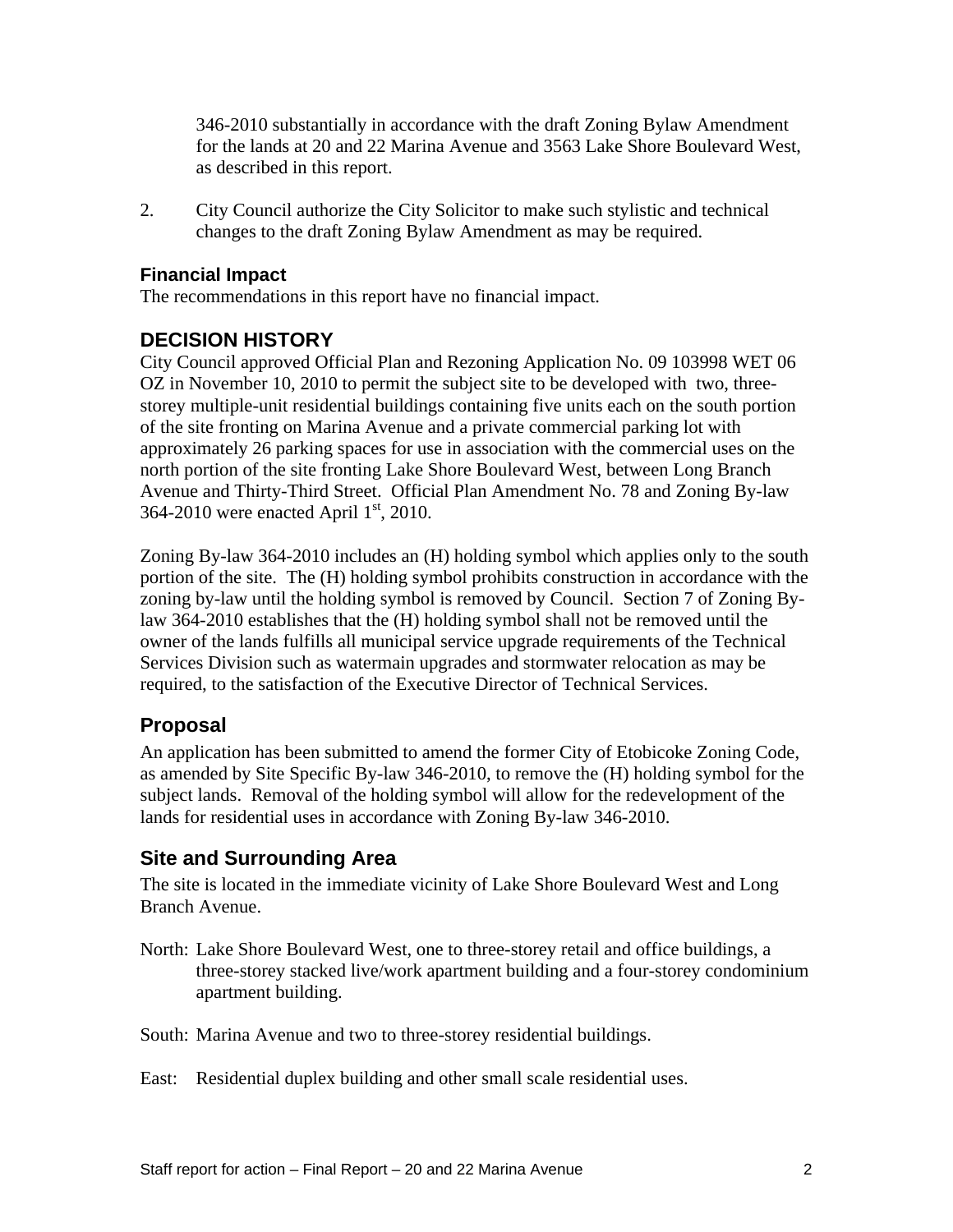West: Church, Long Branch Avenue, Funeral Home and some small-scale retail uses, including an artist's studio.

# **Official Plan**

The site is designated *Neighbourhoods* as per Map 15 of the Official Plan. The site is also subject to Site and Area Specific Policy No. 337 that was added through Official Plan Amendment No. 78 to clarify the permitted uses for the north and south portions of the site.

# **Zoning**

The site is Zoned RM1(H) by former City of Etobicoke Zoning Code Zoning By-law 346-2010. The RM1 zone permits residential uses on the south portion of the site once the (H) holding symbol has been lifted and the Site-Specific by-law also establishes zoning standards. Section 7 of By-law 346-2010 establishes that an amending By-law to remove the (H) holding symbol shall be enacted when the owner has fulfilled all municipal services upgrade requirements to the satisfaction of the Executive Director of Technical Services.

# **Site Plan Control**

The entire site is subject to Site Plan Control. An application for Site Plan approval has been submitted and is under review.

# **Reasons for Application**

The holding provision needs to be removed to allow the lands to be developed in accordance with Zoning By-law 346-2010.

# **Agency Circulation**

The application was circulated to all appropriate agencies and City divisions. Responses received have been used to assist in evaluating the application.

## **COMMENTS**

An (H) holding symbol was established on the south half of the site to ensure that all municipal service upgrade requirements, including possible watermain upgrades and the relocation of stormwater sewer, were dealt with to the satisfaction of the Executive Director of Technical Services prior to the residential development proceeding.

The owner has submitted all required materials related to the requirements of the holding symbol, including a revised Functional Servicing and Stormwater Management Report, Site Grading Plan, Site Servicing Plan, Storm Sewer Extension Details, a Letter of Undertaking for the work to be done as part of the storm sewer relocation, and all required financial securities.

The Technical Services Division has confirmed that all issues related to municipal service upgrade requirements have been satisfactorily addressed. More specifically, conditions relating to the relocation of the storm sewer have been satisfied and the revised Functional Servicing and Stormwater Management Report identified that upgrades to the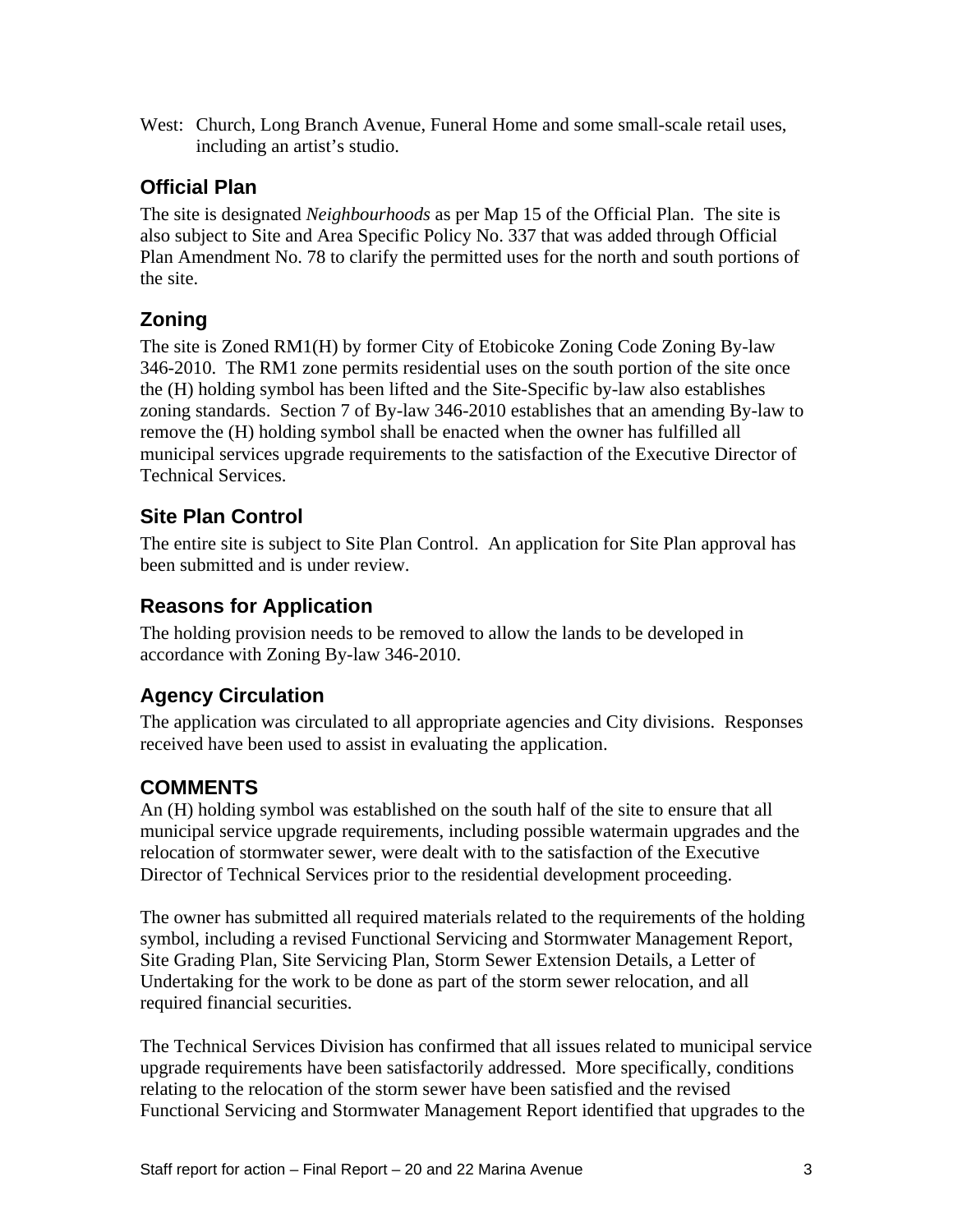existing watermain are not required for the subject proposal. Accordingly, the Technical Services Division has advised that they have no objections to the removal of the (H) holding symbol.

Section 7 and the (H) symbol on Map 1 of Zoning By-law 346-2010 are recommended to be removed.

#### **CONTACT**

Pedro Lopes, Planner Tel. No. (416) 394-2608 Fax No. (416) 394-6063 E-mail: plopes2@toronto.ca

## **SIGNATURE**

Gregg Lintern, MCIP, RPP Director, Community Planning Etobicoke York District

#### **ATTACHMENTS**

Attachment 1: Site Plan Attachment 2: Zoning Attachment 3: Draft Zoning By-law Amendment

 $\overline{\phantom{a}}$  , we can assume that the contract of  $\overline{\phantom{a}}$  , we can assume that the contract of  $\overline{\phantom{a}}$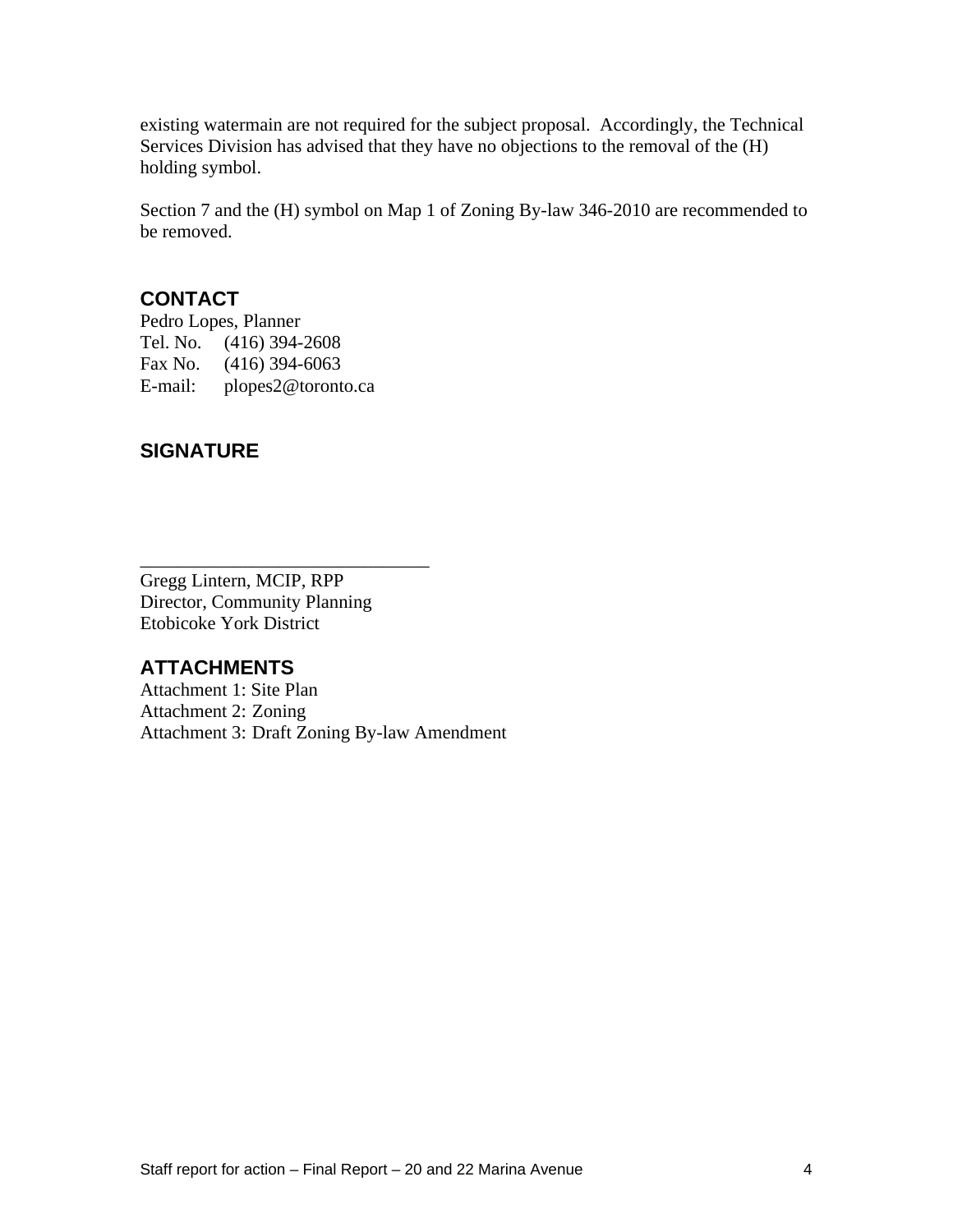**Attachment 1: Site Plan**



Site Plan **Applicant's Submitted Drawing** Not to Scale  $\bigwedge$ 

# 20 & 22 Marina Avenue 3563 Lake Shore Boulevard West

File # 09\_103998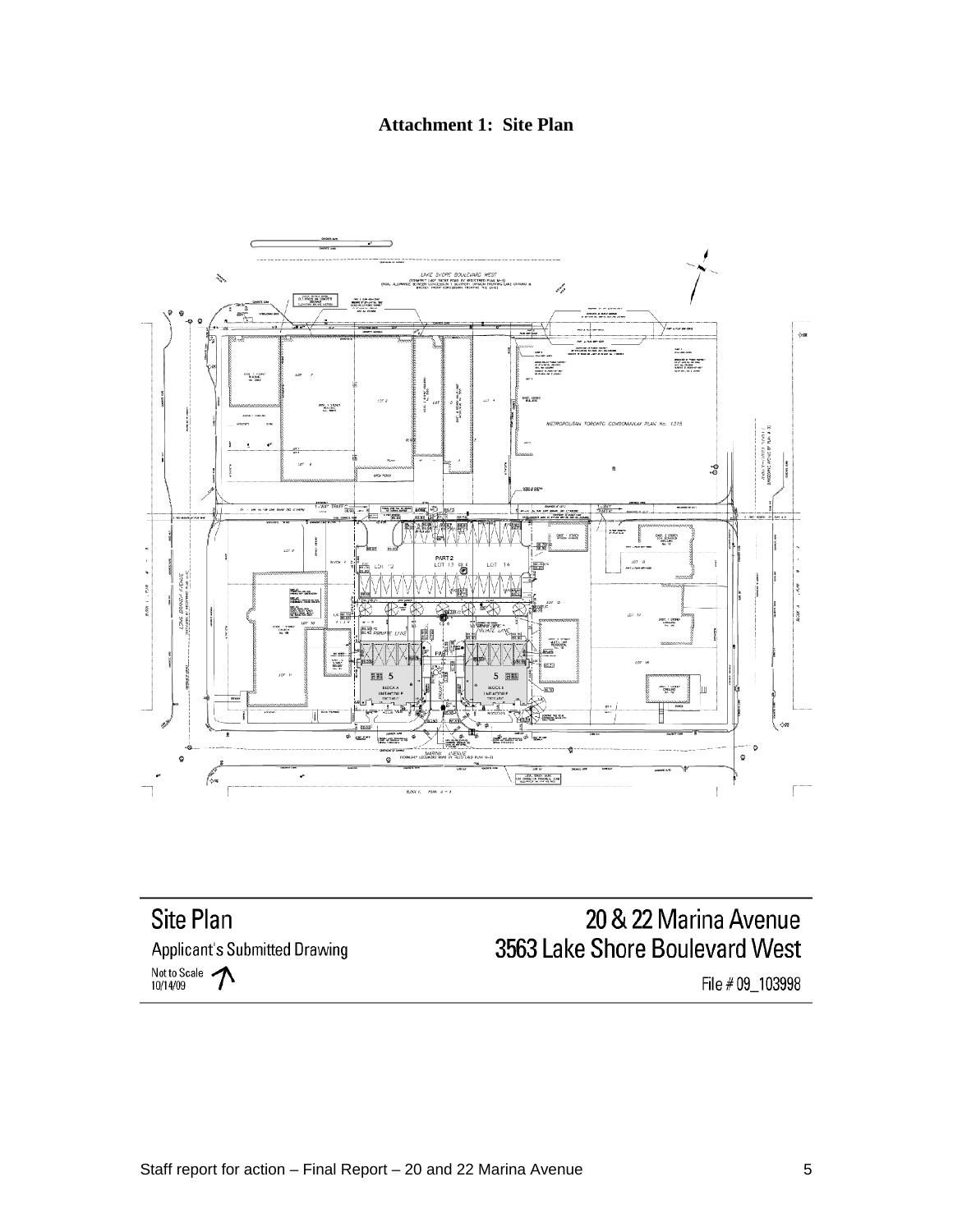**Attachment 2: Zoning**



RM2 Multiple-Family Dwellings Second Density Zone

C1-AV General Commercial Zone

RM1(H) Multiple-Family Dwellings First Density Zone - Holding Provision

Not to Scale Zoning By-law 7625 Extracted 04/29/2010 JM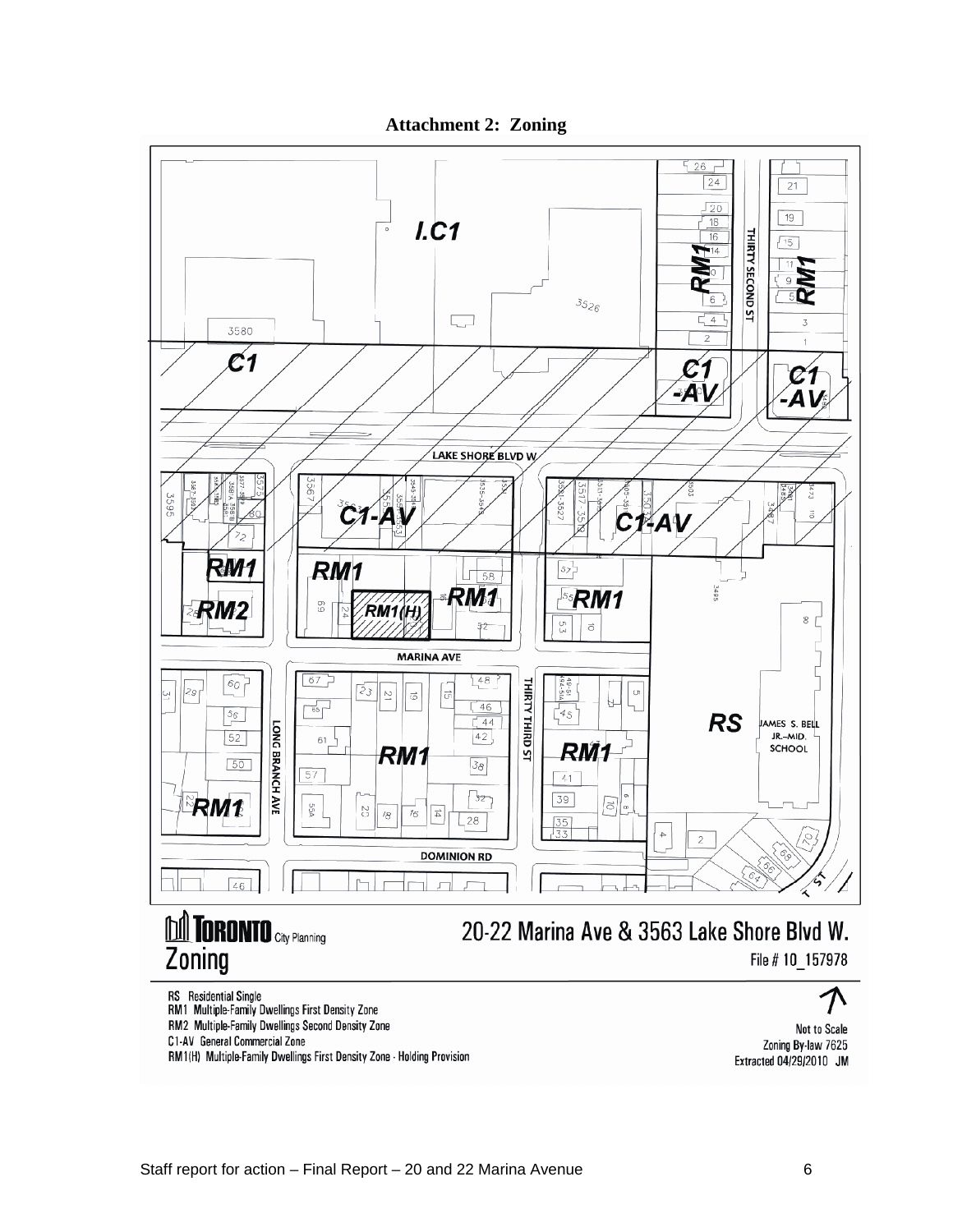#### **Attachment 3: Draft Zoning By-law Amendment**

Authority: Etobicoke York Community Council Item No. ~, as adopted by City of Toronto Council on ~, 20**~** Enacted by Council: ~, 20**~**

#### **CITY OF TORONTO**

**Bill No.** ~

**BY-LAW No. ~-20~**

#### **To amend the former City of Etobicoke Zoning Code, as amended by site specific Zoning By-law 346-2010, to remove the holding symbol (H) with respect to the lands known municipally in the year 2009 as 20 and 22 Marina Avenue and 3563 Lake Shore Boulevard West**

WHEREAS authority is given to Council by Section 34 and Section 36 of the *Planning Act*, R.S.O. 1990, c.P. 13, as amended, to impose the holding symbol (H) and to remove the holding symbol (H) when Council is satisfied that the conditions relating to the holding symbol have been satisfied; and

AND WHEREAS Council is satisfied that the conditions relating to the holding symbol have been satisfied in relation to this lifting of the holding symbol in relation to a portion of the lands affected;

AND WHEREAS Council has provided notice of the intent to pass this By-law;

The Council of the City of Toronto HEREBY ENACTS as follows:

- **1.** By-law 346-2010 is amended by:
	- (i) Removing Section 7; and,
	- (ii) removing the holding symbol (H) from the lands shown on the attached Schedule 'A'.

ENACTED AND PASSED this ~ day of ~ , A.D. 20**~**.

DAVID R. MILLER, SALLI S. WATKISS Mayor City Clerk

(Corporate Seal)